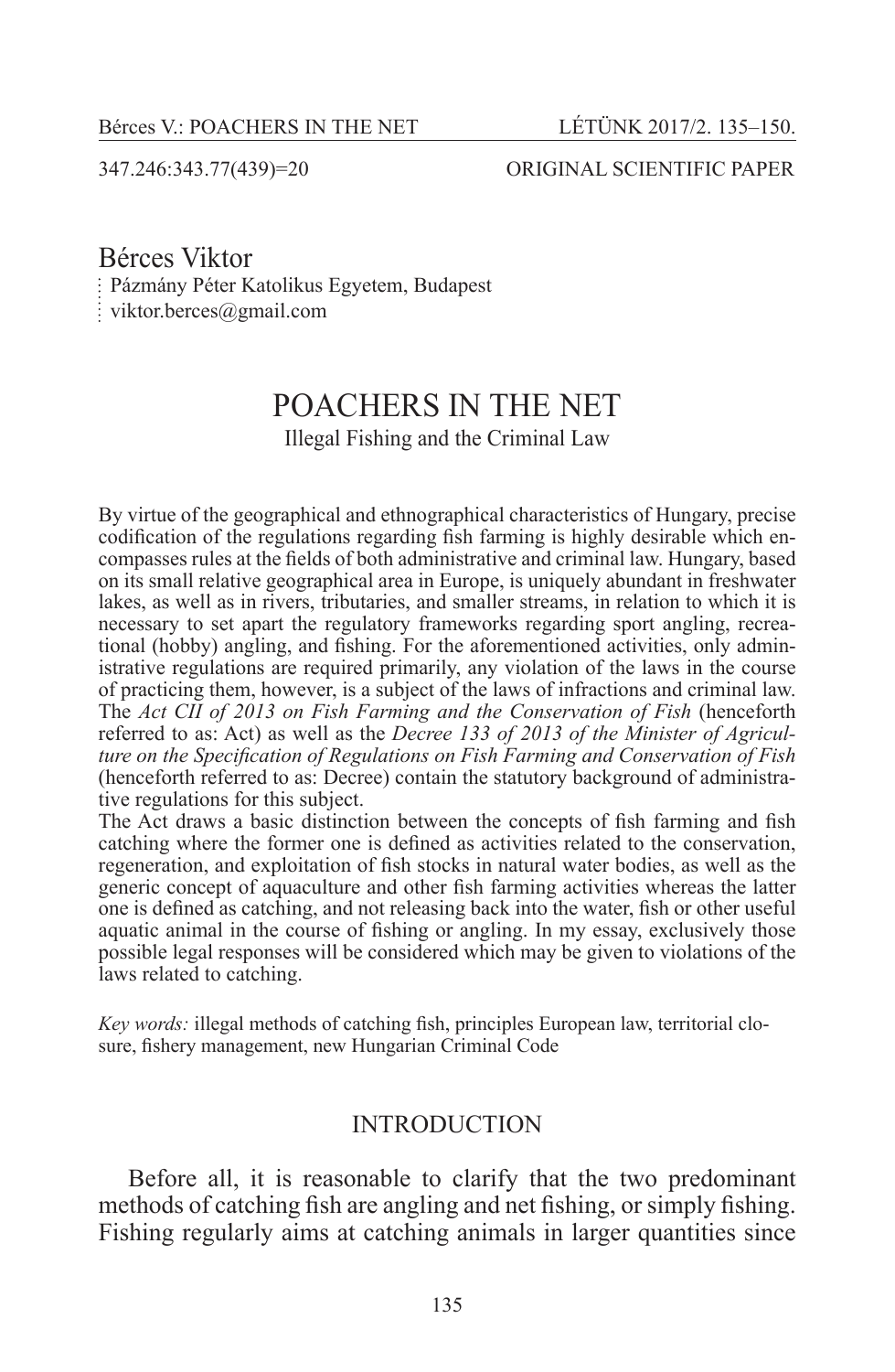its function is first of all the fulfillment of specific economical needs. Angling, in contrast, can be understood basically as a recreational, sport, or hobby activity. The angler, as a general rule, is allowed to angle with a maximum of two fishing rods (with 3 hooks per rod) at one time. The angling methods taking shape during the evolution of angling show a diverse picture: float fishing, bottom fishing, spin fishing, fly fishing, downrigging, trolling, or clonking for catfish catch (HÁGER 2006: 32).

The wording of the Act itself refers to such a distinction according to which angling is catching fish for recreational purpose by means and tool for angling, allowed by this act and by the decree implementing this act, in fish farming waters, or catching bait fish by lift net not exceeding 1 square meter /Act Section  $2(16)$ ; fishing, on the other hand, is selective catching or collecting fish or other useful aquatic animal by allowed means and tool in fish farming waters for recreational or commercial, as well as ecological purpose, except angling / Act Section 2(9)/.

For the analysis of the subject, the examination of the following topics is necessary; 1) The criminology of illegal fishing; 2) Sketching the regulatory background; 3) Considering the aspects of the delimitation of offenses requiring interventions by either the administrative or criminal law; 4) The theoretic solutions, and possible shortcomings, in the recent regulations of criminal law.

In my essay, of course, ethical issues are dealt with too. Even the question can be raised about animals in general whether to have moral standing, deserving protection by the regulations of criminal law too, and about different animal species whether to fall under the same category or not in this regard, (i.e. the differences in pain sensitivity and sensory thresholds can be substantial, etc.). "These questions, and the answers given to them, deeply divide people who work in animal protection. Some activists assert that every animal is equal, according to the representatives of the other viewpoint, it is not possible to give an affirmative answer to this question" (JÁMBOR 2016: 18).

# HISTORIC OVERVIEW. ILLEGAL FISHING IN THE CRIMINOLOGICAL APPROACH.

Since the times of Stephen I, first king of Hungary, there had been historical records in relation to the regulations of fishing rights. In the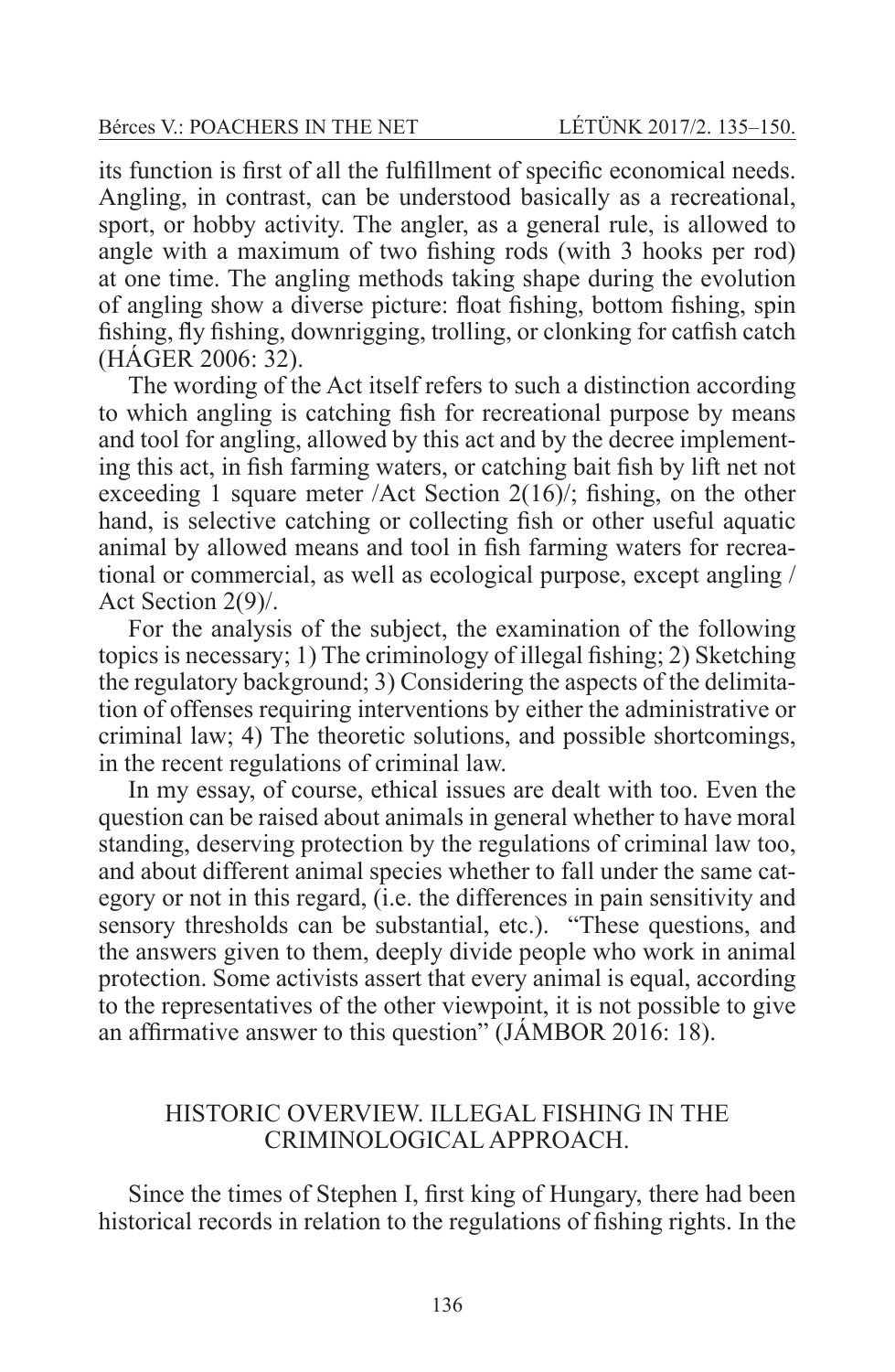beginning, these regulations were restricted to the definition of the entitled parties (dioceses, barons, and other aristocratic classes). The legal documents of the Middle Ages speak of a highly developed fish farming economy, and fishery had become a professional occupation in those times. It reserved, of course, its monopolistic status though because this activity was still considered to be a royal prerogative, so called *jus regale*. The relations in regards to the rights of property and use were regulated in acts on the one hand, and by means of consuetude on the other. In the landlord-serf relation, the so called *urbarium* or a particular contract settled down how much fish, and rent, the fisherman was expected to provide, and pay, in return for the fishing allowance.

The ecological and societal changes from the 19 century necessitated the reorganization of the regulatory framework. By the abolishment of serfdom the acquisition of fishing rights became merely a matter of wealth, and by the same token, the number of the natural waters, and the fish stock, diminished substantially. The *Act VI of 1836*, however, retained the regulation of fishing as a royal prerogative invariably, and continued to ban the serfs from this activity. The *Urbarium Patent* of 1853 too upheld the view according to which the reorganization of urbarial relations did not apply to the so called *jura regalia*.

From the years of the 1870s onwards, a ministerial level, decree type legislation started. In the course of this legislation different seasonal closures were introduced, and specific fishing methods, (e.g., use of poison or dynamite), were prohibited.

The first legislations in this field were the *Act XXVIII of 1885* (Water Act), the *Act XIX of 1888* (Fisheries Act), and later the *Act LXIII of 1925* and the *Decree 9500 of 1926* on the implementation of the latter. These legislations declared that "the bed and banks of the bodies of water are the properties of the coastal possessor, and fishing is an indispensable part of the coastal possession" (BEZDÁN 2005: 5). The declaration of this modern position of the proprietor was at the same time accompanied by obligations for the proprietor to provide the necessary and reasonable services in relation to fisheries management (i.e., establishing fisheries societies, supplying the markets, etc.).

From the end of communism in Hungary, the methods of, and the frequency characterizing, illegal fishing have changed substantially. The two major changes can be identified in the characteristics of the tools used for, and in the ever growing recurrence of the organized character of, the commitment. All these were paired up with such,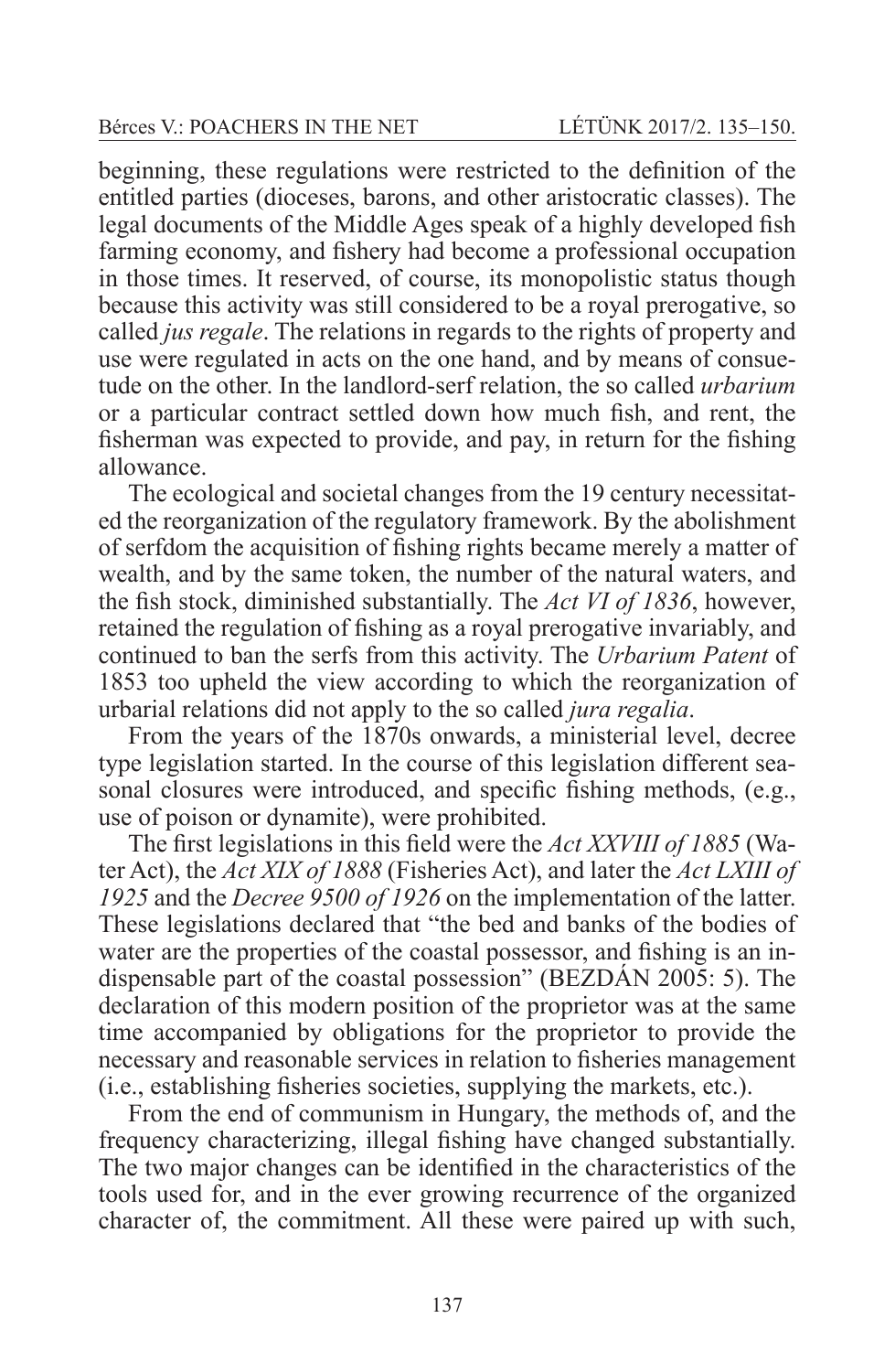before all climate related, ecological impacts that necessitated new solutions in the treatment of illegal fishing and angling (henceforth referred to as: fish poaching), as well as the extension, and the increase of the efficiency, of the control exercised by the authorities.

The *Act XLI of 1997 on Fishing and Angling*, enacted in the year of 1997, already before its commencement, has received many critical acclaims: "the new legislation in its original formulation before its enactment has not served well a sustainable fish economy anymore that should otherwise take into account the aspects of environmental protection, and the societal and economic priorities of Hungary. Such kind of legislation, and a regulatory framework based on it, became necessary which, besides the particular modes of use, supports the natural regeneration of fish stock and prevents illegal catching and trading of fish" (HÁGER 2006: 32).

Also it became a fundamental question whether it would be necessary to rethink the techniques of sanctioning these violations of laws. That kind of common sense argument, however, went against the efforts for the criminalization which looks at the violations of laws related to fishing simply as 'mischief,' tolerable hobbies, and at fish as 'res nullius.' Even so, with effect from 1 July 2013, the poaching of fish became a separate criminal category in the new *Criminal Code* (Act C of 2012).

Behind the intention of the legislator the following aspects 'lurked;' 1) Besides the 'lone,' occasional offender, (who acted in a 'shoot and run' manner), groups also showed up working with professional equipment, operating in organized form, striving for regular profit; 2) Poaching, since the 90s, has become a status symbol in certain circles in the course of which catches were often carried out in seasonal closures, and of protected species; 3) The different water areas (e.g., the biggest lakes in Hungary, like *Lake Balaton* or *Lake Velence*, or the backwaters of the *Danube*) were principally out of control, and the by that time existing institutional mechanisms of the control exercised by the authorities could be characterized well as meager; 4) By joining the EU, the danger of the widening scope of criminal circles and methods emerged; 5) Also the food security hazards of large-scale illegal fishing surfaced since before handing forward the catch the offenders did not necessarily store the fish in a professional manner, and care about the requirements of hygiene, etc.; 6) By the illegal activities the complete ecosystem was affected, including protected fish species too, etc. (ELEK 2009: 10).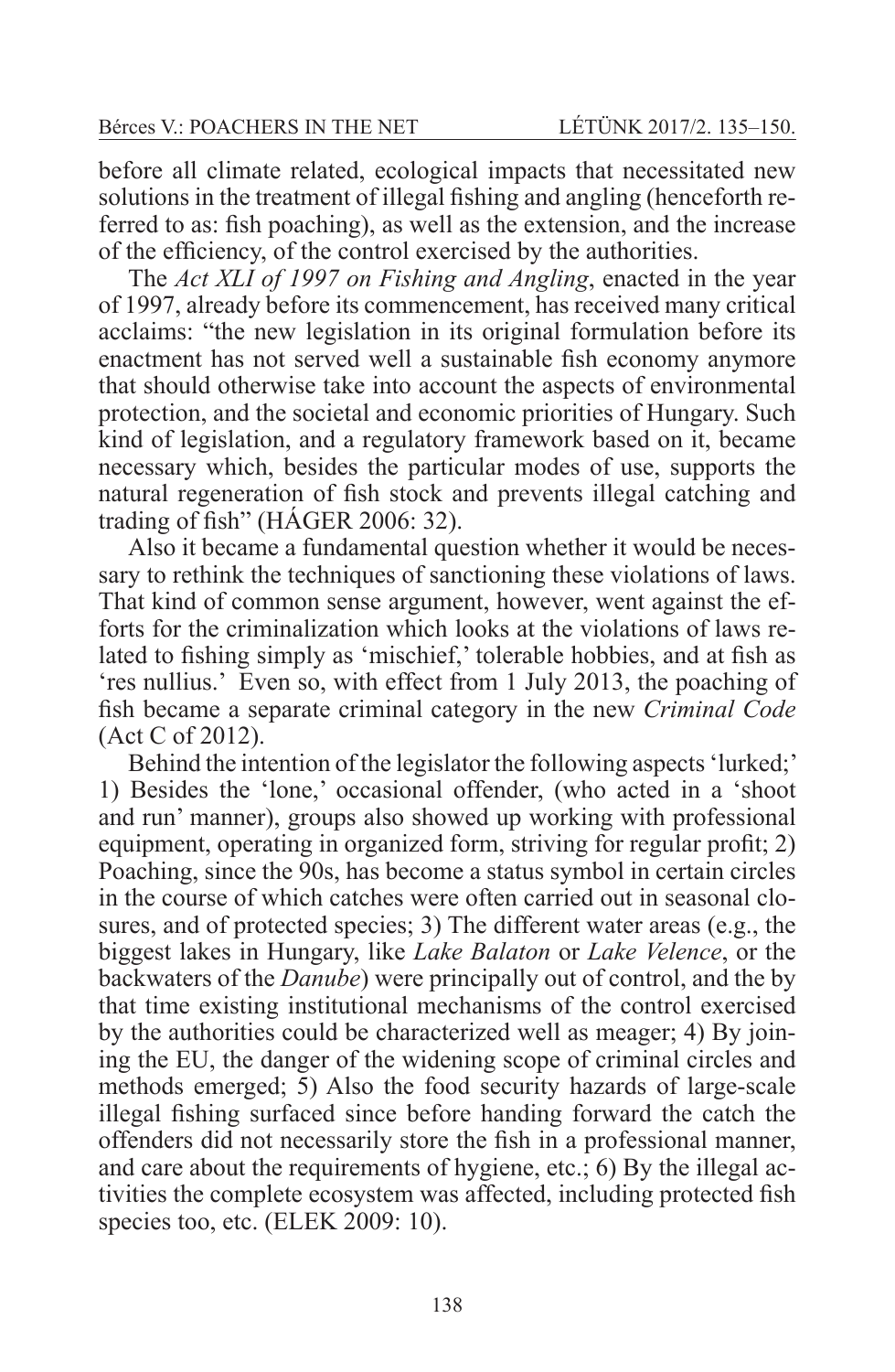In our times either, of course, the offenders are not looked at by the public opinion as 'definitely antisocial, unscrupulous perpetrators' which is partly due to the fact that many motivations of these illegal conducts can be pinpointed, like the 'beauty of nature walks,' the ecstatic experience of the catch, the guise of a sport activity, financial difficulties, etc. On the other hand, as it is my conviction, the offenders themselves either are not aware of committing a crime, or of the possible ecologic impact of their conduct.

In the essay of Balázs Elek, an interesting argument can be read according to which "beyond the violations of material, property related interests, before all the creation of dangerous situations has to be mentioned. Since poaching regularly produces dangerous situations in various areas of the country. It can often be heard that fish guards, rural guards, even policemen try to keep off such areas where poachers are active because they lose courage. The poacher can be dangerous also therefore because in fear of discovery, punishment the poacher can exert aggression against that person who catches or debunks the perpetrator […] there is a close link between poaching and accidents too since this conduct carried out secretly, by violation of professional rules, often leads to an accident. There was example for it that a man was caught in his own illegally thrown net in one of the backwaters of the *Tisza*. There was no escape from the dragnet, traditionally used in Hungary, now banned; it was in vain for the poaching fisherman to try to cut himself out of captivity (ELEK 2009: 10).

According to my opinion, using penal measures in response to the violations of laws is important primarily from the point of view of nature and environmental protection. The regeneration of fish stock is a slow process, stretching many times over several years. This has, of course, economical impacts too as Kőhalmy notes; the goal of fishery management is "to get permanent yields without risking the future existence of the source. In case of renewable sources when we try to estimate their value not only their actual value, expressed in money-price, has to be taken into account but also the indirect damages, caused by their degradation, (the loss in diversity of the ecosystem), or the costs caused by the restoration of them when already degraded" (KŐHALMY 1994: 71). According to Elek, the value of the killed fish extends beyond that value which would be otherwise the guiding standard in court (based on expert opinion) in the case of a simple theft (ELEK 2009: 10).

According to Háger "the protection of fish […] is an eminent task in environmental protection since the role of human activity in main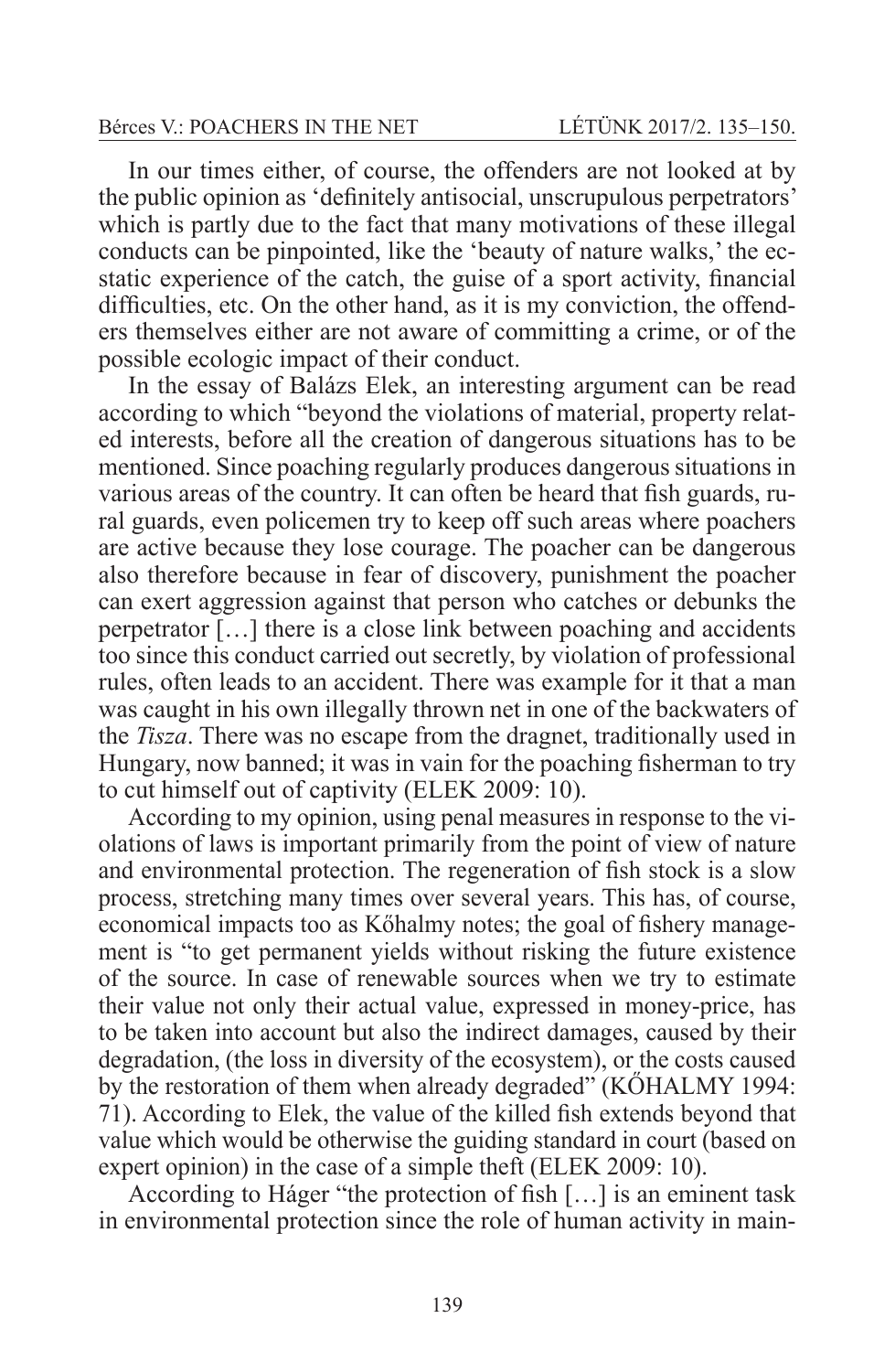taining fish stock is unavoidable. Because of the earlier river engineering practices, as well as the impairment of the general condition of the environment, the fish stock in free waters, left alone, is not capable for renewal anymore" (HÁGER 2006: 29).

# STATUTORY BACKGROUND, PRINCIPLES OF INTERNATIONAL LAW

The statutory background applicable to illegal fishing is complex and it is, thus, related to many branches of law. Before all, however, it is important to place emphasis on those general legal principles according to nature and environmental protection set forth by international and European Union law which have to be unconditionally effective also in the sovereign national legislation.

As a general rule of international law, the non derogation principle should be emphasized which declares that the already existing level of protection achieved by earlier legislation can never be lessened because it can lead to irremediable environmental damages, as well as to the deterioration of the already existing condition. There is only possibility for 'withdrawal' if it turns out to be indispensable for the implementation of a specific constitutional value (FODOR 2014: 109–110).

At the level of the European law, the *2003/80/JHA Council Framework Decision* has to be emphasized the *Article 2* of which declares that each member state shall establish specific conducts causing harm to the environment as criminal offenses. Among others, unlawful possession, taking, damaging, killing, etc., of wild fauna or flora species have to be considered as such. This attitude of legislation has to prevail especially in those habitats where the aforementioned species is threatened by extinction. Furthermore, it is important to refer to the *2008/99/EC Directive of the European Union on the Protection of the Environment through Criminal Law* (POLT 2003: 9–14).

In relation to the *Fundamental Law of Hungary*, the country's constitution, the *Article P* has to be stressed which declares the principle, and requirement, of 'sustainability,' as well as the circle of individuals to whom it is addressed; according to this not only the state but each person is obligated to maintain the integrity of the environment, as well as to prevent the deterioration of the good condition of the environment. The aforementioned Act can be characterized as the 'base law' of the topic which, among the general provisions, declares that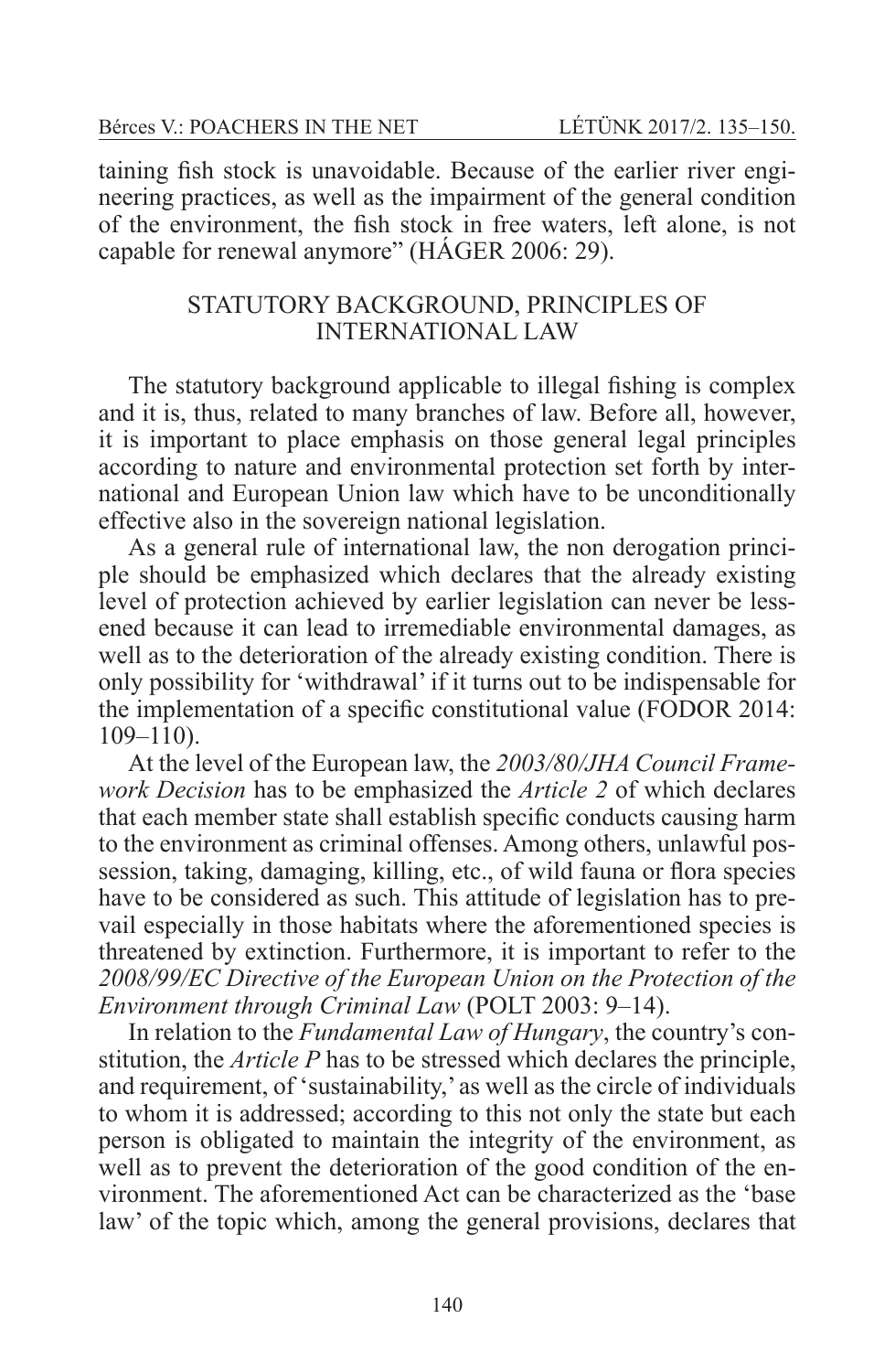the fish stock in the fishing management waters of Hungary is national treasure, natural asset, and economical resource which shall be protected by the society, and the renewal of which shall be aided, and the exploitation of which shall be planned and carried out, only according to the requirements of sustainability (Section 3).

 Other relevant acts of protective value; a) *Act LIII of 1995 on Environmental Protection* which, among others, declares the protection of water, as well as of life; b*) Act LIII of 1996 on the Protection of Nature* which delivers detailed content to the general provisions of other branches of law, especially those of criminal law; c) The *Act XXVIII of 1998 on the Protection of Fauna*, as well as the *Act LV of 1996 on Hunting*, partly deals with issues of the littoral ecology of waters too; d) the *Decree 13 of 2011 of the Minister of Environmental Protection*.

# APPROACHES IN ADMINISTRATIVE LAW AND THE LAWS ABOUT CIVIL INFRACTIONS

According to the *Act II of 2012 on Civil Infractions, Civil Infractions Proceedings, and the Registry System of Civil Infractions* (henceforth referred to as: Infractions Code), the primary person of authority for controlling infractions is the fish guard who, according to this regulation, has an authority extending to charge on-the-spot fines (Infraction Code, Section 39.). It is a further requirement for this authority that he or she shall be an employee of any public administration body, or a governmental official of local government, or a public employee, or an official of the central government, or an official employed by the state.

The Infraction Code, a bit scantily, does not refer to such as 'fish poaching,' or to any conducts similar, or related, to these violations of law. Only in relation to breaching hunting, fishing, or grazing prohibition (*Section 215*), the Infraction Code makes a reference to it that breaching the general hunting, fishing, or gazing prohibition ordered in relation to the protection against natural disasters constitutes a civil infraction.

In addition, that subtype of the infraction against nature protection can be brought into relation with violations of the laws related to fishery management in the course of which the offender causes damage to, or takes, or kill, the living specimen of the protected spices, as well as when he or she disturbs the specimen of a protected or highly protected species in its habitat to a substantial extent.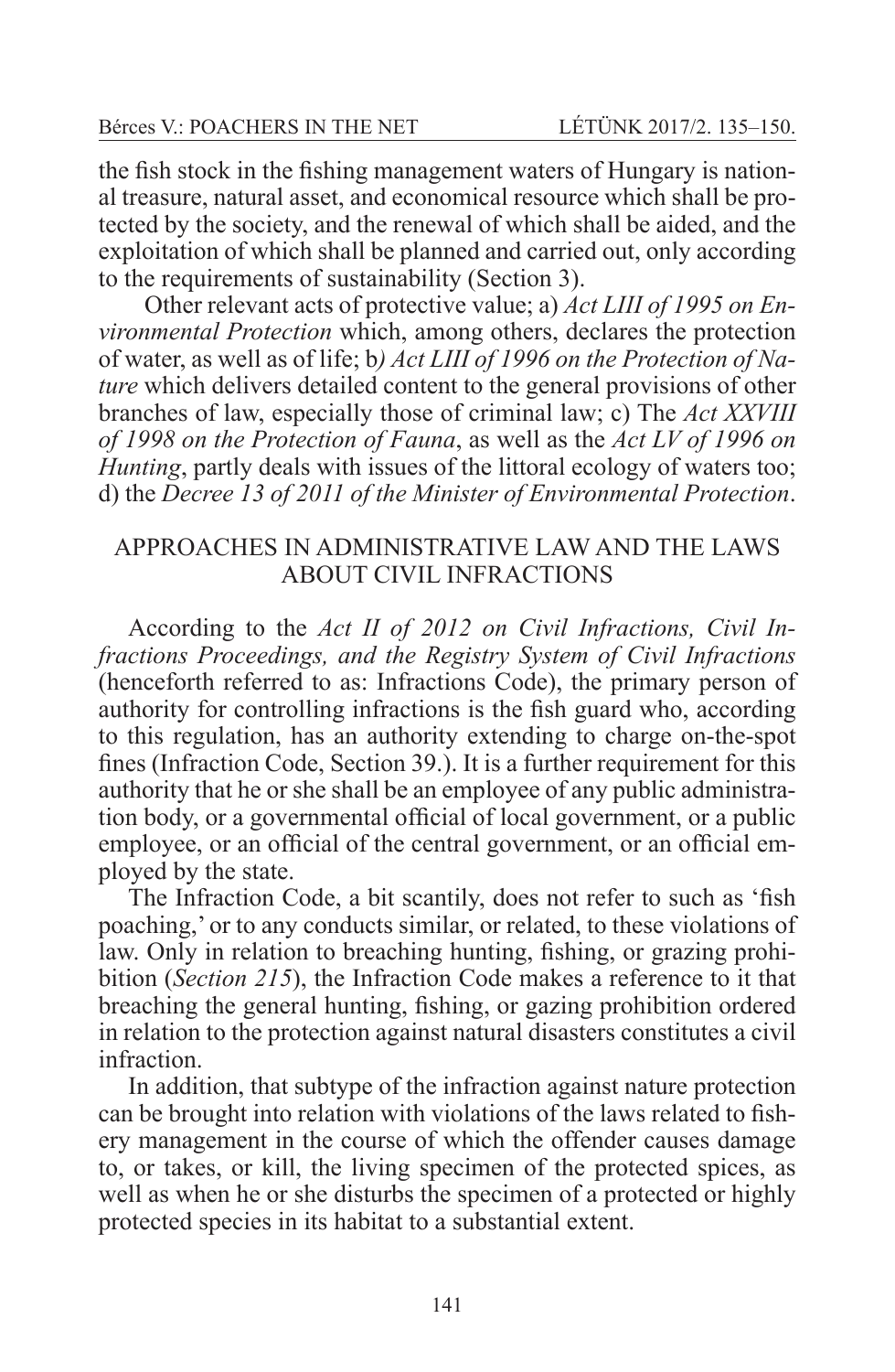The fine ranges between 10.000 and 500.000 forints /Infraction Code, Section 67(3)/. Its exact amount shall be specified based on all circumstances of the case, especially the scope, severity of the infringed interests of the affected individuals, the length of the period of the infringement of rights, and repeated commitment of the conduct, the advantage achieved by the infringement of rights /Infraction Code, Section 68(1)/. If the imposition even of the minimal amount of the fine is unnecessary for terminating the unlawful condition, or preventing from the further infringements of rights, the fishery management authority might give a caution to the person involved in the proceeding (Infraction Code, Section 70).

The coordinating body for the authority tasks analyzed so far has been the *National Fish Guard Service* since May 1, 2015 which is constituted of the fish guards employed, or delegated, by the *National Food Chain Safety Office* (henceforth referred to as: NFCSO). The national fish guards have jurisdiction for the entire country therefore, compared to the fish guards employed by authorized persons for fishing, they are entitled to act in any fishery management waters of Hungary and, in regards to the Infraction Code, are considered as fish guards. Personally I think, in respect to the prevention, and retribution, related to illegal catching of fish, this centralization of the control exercised by the authorities to be reasonable by all means.

Under the Act, the said authorized person is entitled, among others, to a) restrict, or prohibit, manufacturing, storing, shipping, using, trading, exporting, importing, or, in the area of his or her jurisdiction, transporting fish product, b) order the fish stock or fish product to be seized, withdrawn from trade, recalled, made harmless, destroyed, c) seize, forfeiture, order, at the expenses of the owner, the destruction of, the equipment appropriate for catching fish, d) impose fishery management fine on the person authorized for fishery management if he or she issues territory ticket for a person without national angling ticket, national tourist angling ticket, national fishing ticket, etc.

Besides these, this authorized person is entitled to impose fish protection fine on the person angling or fishing unlawfully; failing to keep catch notebook; angling or fishing in a way, with an equipment, not allowed by the Act or in seasonal closure; accomplishing the catch (collection) of prohibited fish or other useful aquatic animal; carrying out fishing or angling activity disturbing the reproduction and development of fish in a recreational closure area until the revocation of prohibition; trading fish or fish product of uncertified origin; emitting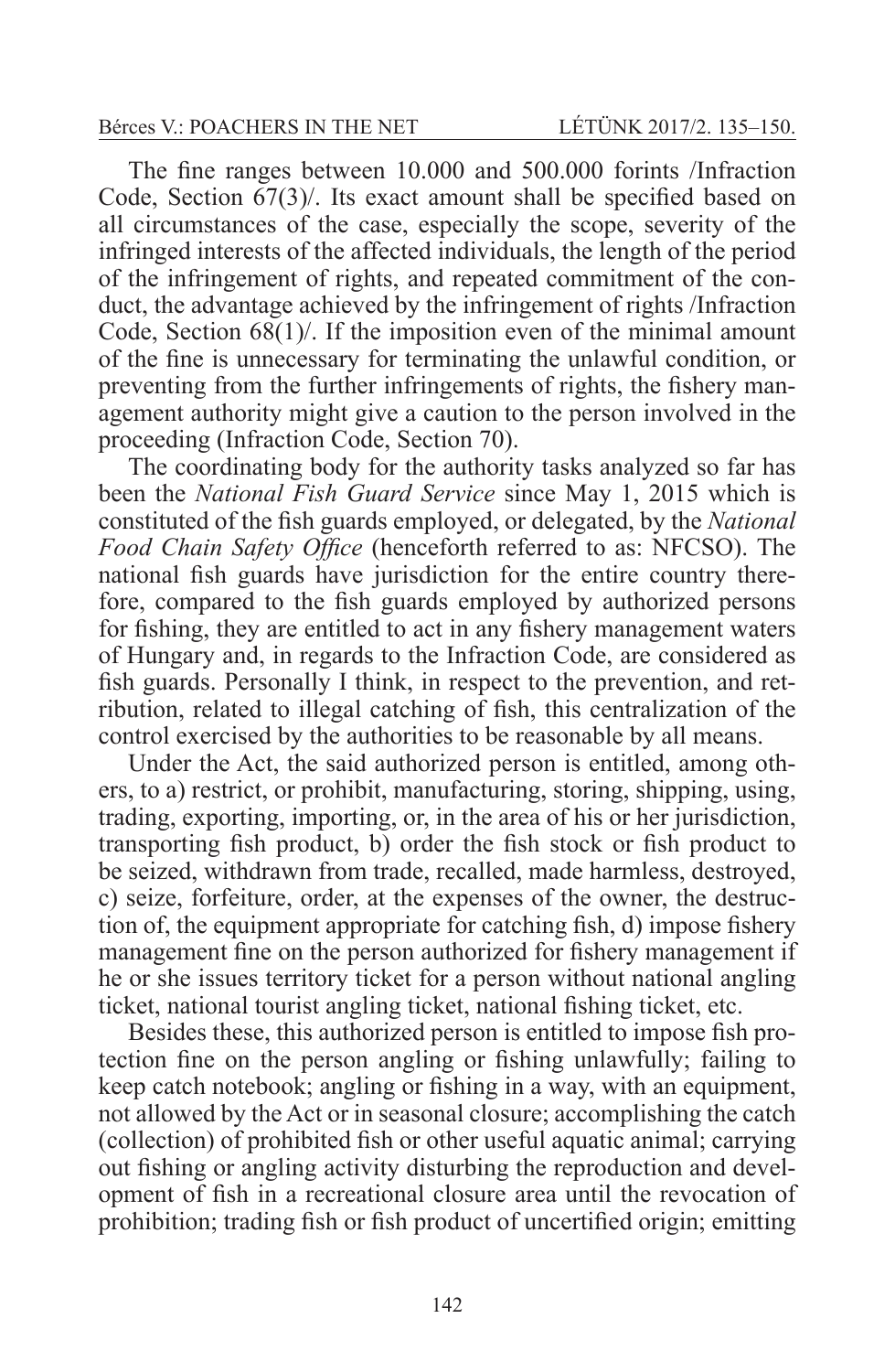into the fishery management water any organism, food, pollutant appropriate for perturbing the natural equilibrium existing in the habitat of fish; accomplishing the unlawful catch of fish or other useful aquatic animal protected by size or bag limits, or seasonal closure, etc. (Act, Section 67.)

# CASES FALLING UNDER THE CRIMINAL LAW

The present Criminal Code, in contrast to the former one, the Act IV of 1978, defines fish poaching as a *per se* crime, separately from the definition of cruelty to animals. According to Belegi, the reason for this might be that the common sense understanding, and the commitment of the conduct, of fish poaching does not fit into the conception of cruelty to animals (BELEGI 2013: 1066). The motive of fish poaching, as the reasoning goes, basically is not to torture, cause any suffering to, the animal but to catch fish. Purely on theoretical grounds, I cannot agree with this argument since, according to this, not the trivial meaning or the conduct itself but the purpose differentiates between the conducts of the perpetrators. Notwithstanding I do not think the widespread judicial practice to be proper either based on which fish poaching and cruelty to animals cannot be charged in multiple count indictments.

The object of crime is 'fish' which is, according to the Act, any animal belonging to the groups of fishes and *Cyclostomes*, jawless fishes, in all phases of their ontogeny. /Act, Section 2(5)/

In most cases, the motive of the perpetrator is to catch native fish species in the given water area, (e.g., carp, zander, catfish, pike, eel, asp, barbel, etc.), but, of course, also in the case of fishes of nonnative origin, (e.g., silver and bighead carp, grass carp), as well as of native but smaller fish species, (rudd, crucian carp, tench), the conduct falls under the definition of this crime. Furthermore, objects of crime are aquatic animals defined as 'useful' by the law too, thus, frogs, crustaceans, mussels, leech, sludge warm, lake fly, and other fish food organisms, in all phases of their ontogeny (HÁGER 2006: 34).

According to *Section 246(a)* of the Criminal Code, the perpetrator of the misdemeanor of fish poaching is the person who is engaged in activities for catching fish without authorization. This phrase of the section can be applied only to that case if the perpetrator uses fish net or other fishing tool during his or her activity. Illegal angling alone, however, is not a crime in itself.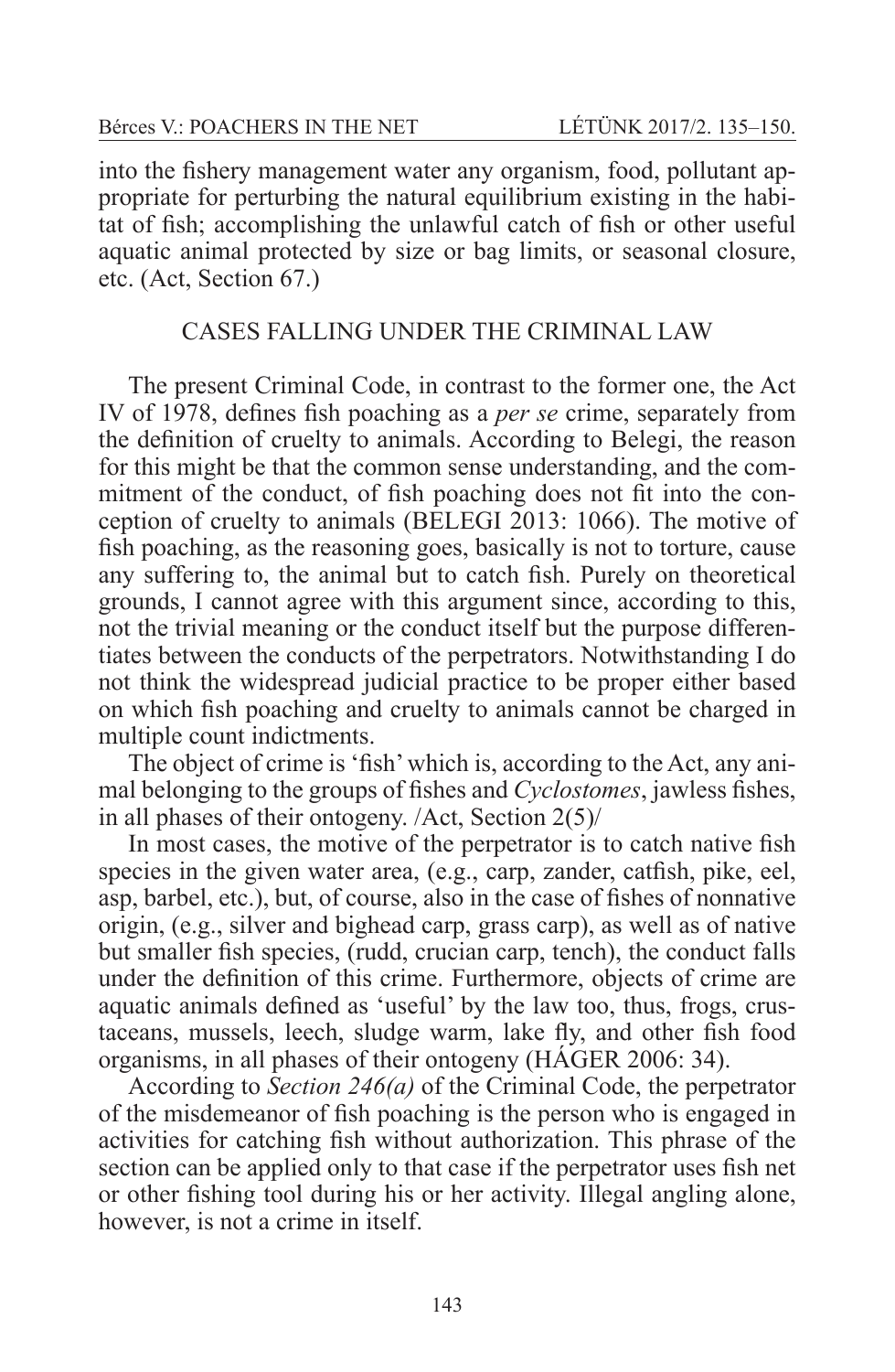According to the categorization by Szilágyi, different methods of fishing have been developed in line with the behavior of the game animals. Using fish net can be considered to be the most frequent method which can be divided into the two subcategories of (active) trawl and (passive) static methods. The net, according to its type, can be lift, push, bottom trawling, as well as dragnet. Furthermore, catching fish by hands, the noodling, or using some *ad hoc* tool, (e.g., basket), fall also under the category of fishing (SZILÁGYI 1980: 34).

The subject of paragraph *(a)* can be only that person who does not possess license required for any activity for catching fish. In this regard I would like to refer to the regulation according to which the fish stock living in the fishery management waters of Hungary, as a general rule, is state property. To catch fish that person is entitled who is personally authorized for fishery management in the waters of fishery management, or who possess license for catching fish issued by this person. /Act, Section 6 (1)-(2)/

The person with fishing right is, therefore, the owner on the one hand, and the usufructuary on the other. The Act also gives a closed enumeration of the persons entitled to usufruct according to which, in the waters for fishery management, activities for catching fish can be carried out either with 1) fishing license, or 2) national fishing ticket, in case of selective fishing for commercial and ecological, or recreational purpose, respectively, or with 3) national angling ticket, or national tourist angling ticket, in case of angling. It is important to note that the person with fishing management right is entitled to give further rights for fishing or angling to the authorized person by issuing territorial ticket. /Act, Section 44 (1)/

The person with fishing management right is obligated, among others, to display the name (company name), address (registered office) by whom the ticket has been issued, the name of the licensee, the fishing management water the ticket is valid for, as well as the period of validity of the territorial ticket too. (Decree, Section 27.)

The national fishing ticket is issued by the national fishing management authority and is valid from the date of its issue until January 31 of the next year. The national fishing ticket endows the ticket holder with the right of using simultaneously only 1, maximum  $16 \text{ m}^2$  size, active fishing tool and 3, maximum 2 meters diameter, fyke net. The national fisher certificate, requirement for holding state fishing ticket, can be obtained by the successful completion of the subject-to-fee course organized by the fishing management authority. (Decree, Section 18.)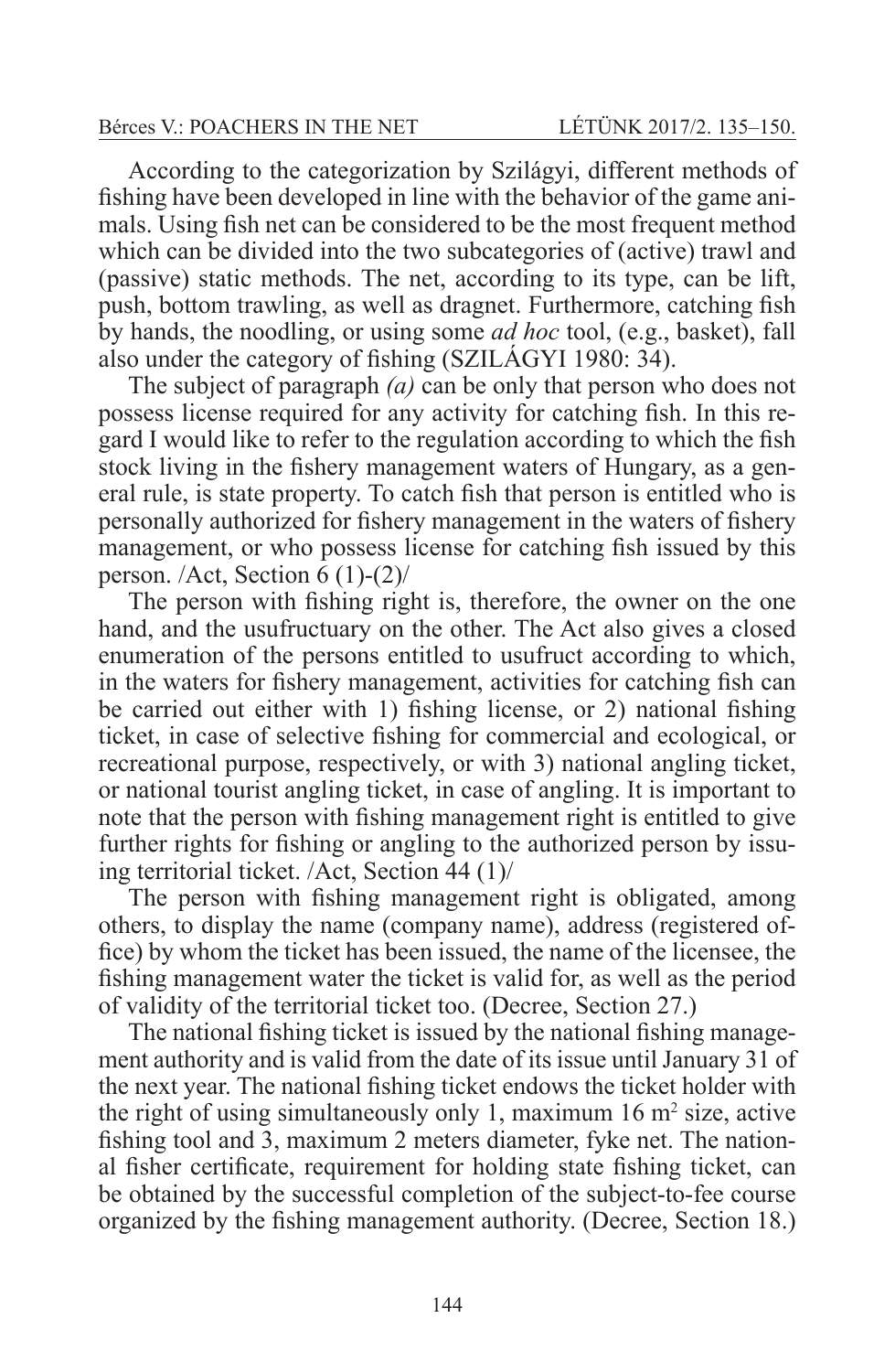The act in paragraph *(a)* can be committed with either direct or oblique intent. There is no obstacle in the way of the determination of complicity if more persons carry out illegal fishing with knowledge about each other's activities, jointly, and in an active way. Evaluating the activity of a person for abetting, i.e., psychical help, who is merely present and passive, is, in my view, unreasonable, and besides this it can run into difficulties when it is about presenting evidence; by the same time, however, securing the necessary material substrates, (e.g., fish net), in advance or simultaneously makes aiding, i.e., physical help, always demonstrable. In regards to the stages of accomplishing the act in paragraph *(a)*, purchasing the necessary tools for fishing is preparation, taking the fishing tools to the bank is attempt, and letting the tools in the water is accomplished crime.

The poaching of fish as defined in *Section 246(b)* can be committed by any person who is engaged in activities for catching fish using unauthorized fishing equipment and/or methods, provided for in specific other legislation, or in restricted fishing areas. In a case in Hungary, the defendant wanted to catch fish by raking on the bottom with a prohibited, destructive technique but after the second attempt was caught in the act by fish guards. The court, relying on Section 246(b) of the Criminal Code, sentenced the perpetrator as recidivist to 30 days in prison (Judgment 4.B.602/2013/5 of the District Court of Esztergom, in HÁGER 2006: 37).

The perpetrator of this crime, thus, in contrasts to paragraph *(a)*, can be a person also in possession of a license to carry out any activity in favor of catching fish. By the same token, I would like to note that, because of being an act more seriously harmful to society, as well as the wider scope of the potential perpetrators, I would feel necessary to define this phrase as a felony and at the same time to lift the maximum penalty to 3 years in prison.

In regards to the prohibited tools, as well as methods, the closed definition provided by the Decree gives orientation – the function of which relies on the physiological effect of electricity on fishes; the poisonous and/or stunning materials; explosives; stitching tools; the diving spear and other diving tools appropriate for catching fish; raking; using poacher's noose; practicing the method of dropper loop or single line-hook fishing for bottom fishing; gillnets; as well as attempting any of these activities. /Act, Section 46 (4)/

In course of raking the perpetrator lets the hook enter into a body part of the fish other than its mouth. This requires special equipment: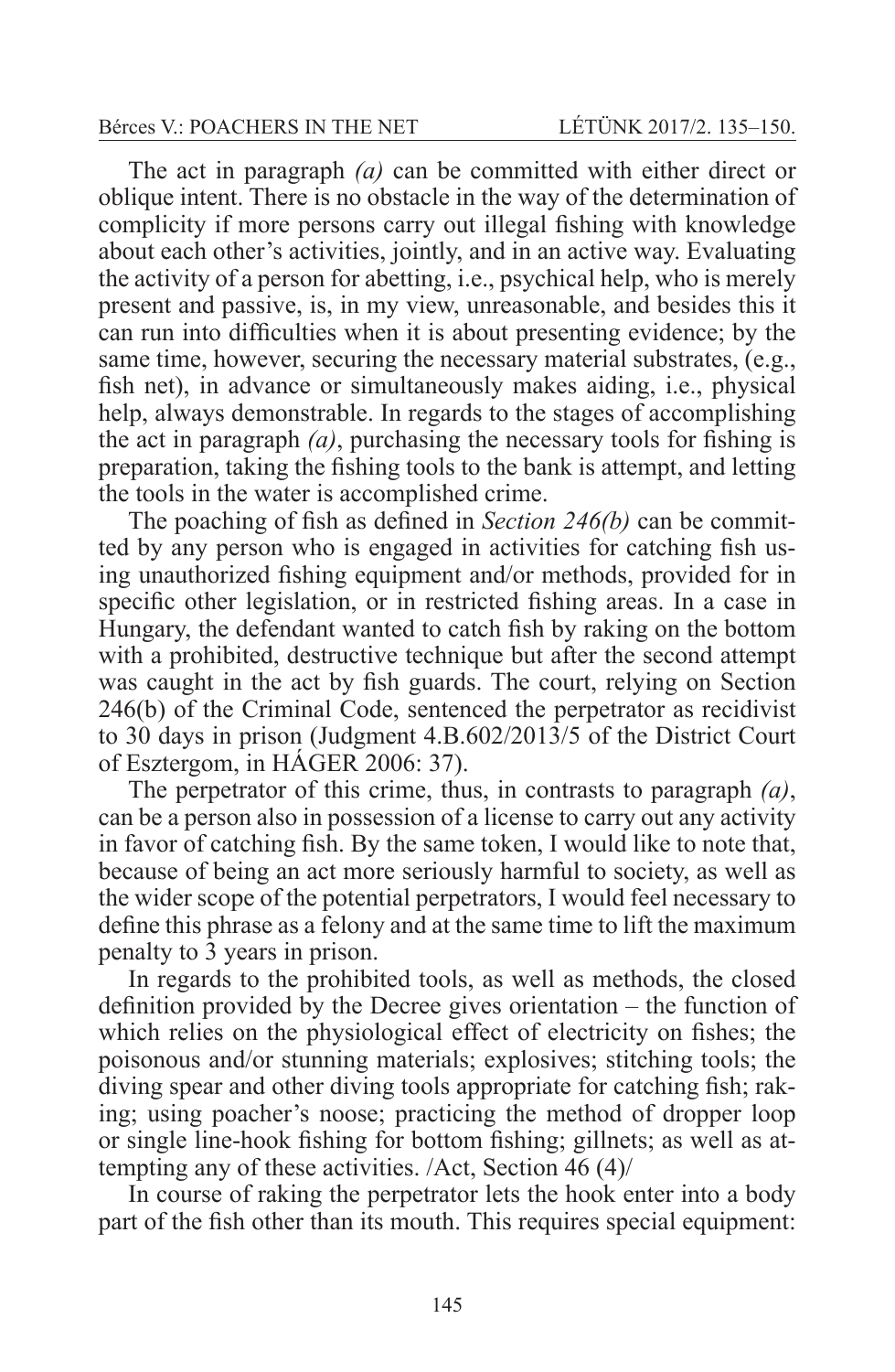"regularly a very strong, (3-4 m) long […], hard rod, a bigger spinning reel, as well as a strong, thicker than average line is needed. The terminal tackle for raking is a bigger sinker, as well as more triple hooks. The triple hook can be tied to a leader attached to the mainline, or fixed tightly to the sinker, often by molting it to the sinker, this way linking the parts of the tackle together. A fisherman, and especially the fish guard, or a policeman with knowledge about angling, instantaneously recognizes the prohibited tool, as well as the special movements required for exercising this method. Raking is practiced in flowing waters, backwaters, and lakes as well, in both summer and winter. The fisherman casts the line into the water, then, with a characteristic, tugging movement […], draws the final tackle back. Raking is aimed at catching fish types with greater body size, in the spring/ summer usually inhabiting the upper part of the water column, like the silver and bighead carp, the grass carp, specimens of carp schools. In winter, raking the more valuable, bigger catfish from the bottom of the water is more typical. Because huddling together, laying down in groups, especially in winter, during winter rest, is a behavioral trait of this species" (SZÉKELY 1980: 15).

The territorial closure serves as a water area for the calm, damage and disturbance free winter rest, and reproduction of the fish which is appointed by the fishery management authority. (Decree, Section 4.)

According to the Decree, the person authorized for fishery management is obligated to make the regulations in regards to the prohibitions and restrictions applicable to territorial closures public. The person authorized for fishery management provides for making the detailed description of the boundaries of the territorial closure, as well as the temporal scope of the fishing ban applying to the territorial closure in the territorial ticket, or in the printed information leaflet handed over with the territorial ticket public. (Decree, Section 5.)

The crime in paragraph *(b)*, too, can be committed with direct or oblique intent. In relation to complicity, as well as aiding and abetting, I find the aforementioned considerations in regards to paragraph *(a)* authoritative. In regards to the stages of accomplishing – relying also on the considerations regarding paragraph *(a)* – purchasing the necessary tools for fishing is preparation, taking the fishing tools to the bank is attempt, and dropping the tools in the water is accomplished crime.

I analyze the problem of multiple counts, and the questions regarding their separation, in relation to paragraphs *(a)* and *(b)* together.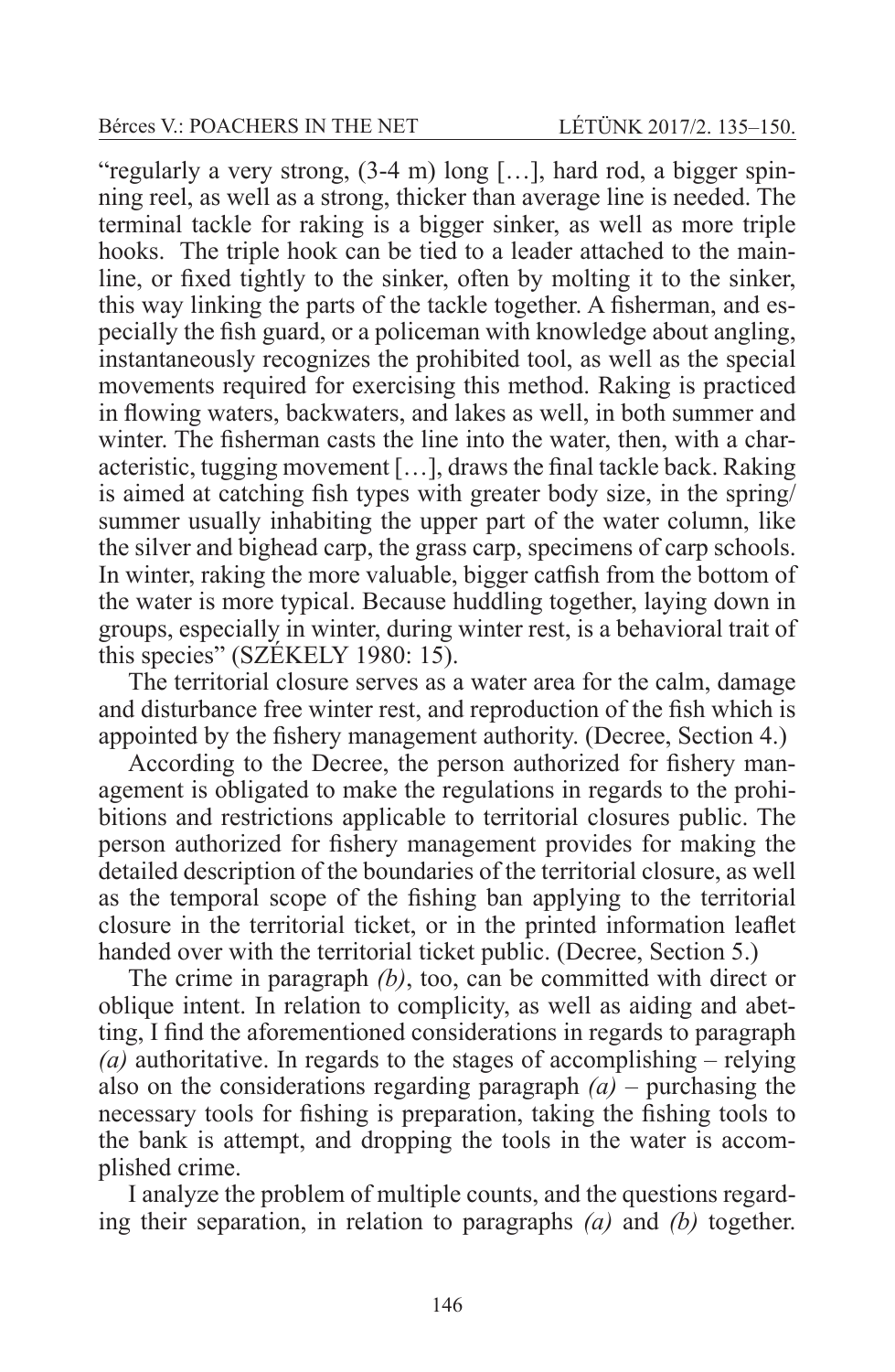First of all, I would like to emphasize that according to the recent judicial practice which I do not think to be fully correct, however, poaching of fish and cruelty to animals cannot be charged in multiple count indictments even if carrying out the activity (e.g., raking, using of gillnet) causes permanent disability, death, or excessive sense of pain for the fishes. In regards to these results, no concrete references can be found at legislation level, only among the administrative regulations it is prescribed that to torture the caught fishes is prohibited, as well as that the taken and caught fishes should be treated in such a way that the physical impairment caused to them shall not exceed the limit which is minimally required by the fishing, as well as angling method. /Decree, Section 28(14)/

In my opinion, the analysis of the aforementioned questions requires legal philosophical inquiries: in this subject many legal philosophical views are known in relation to the differentiation based on pain and sensory thresholds, and to its relevancy in law. According to the theorists of one view, the line should be drawn by vertebrate animals. (DEGRAZIA 2004: 28). Also that kind of legal solution is known when the legal protection is reserved for only a subset of vertebrates: according to the *U.S. Act of 1966 on Animal Welfare* the object of crime of cruelty to animals can be only cat, dog, hamster, rabbit, monkey, guinea pig, or other warm-blooded animal, as the secretary of agriculture may determine. / 7 U.S. Code § 2132 (g) In JÁMBOR 2016: 19/

According to the view I think to be correct the discriminative criterion is the presence or absence of the capacity for the sensation of pain. To determine the answer for this question requires, of course, biological research, I surmise, however, that in case of animals belonging to the group of fishes the application of the crime of cruelty to animals would be undoubtedly reasonable if the unlawful act causes evidently substantial pain to the specimen. The aforementioned raking or the usage of gillnet could fall into this class. In these cases, thus, the conduct described in *Section 246(b)* should be considered according to the legal definition of cruelty to animals only, the crime of poaching of fish, however, would not apply. Obviously it would not be any possibility to charge multiple counts in such cases either because this would defy the principle of double jeopardy.

The conduct of poaching of fish, according to my opinion, should therefore be restricted to the activities carried out illegally, as well as in a territorial closure unlawfully. The criminal sanctioning of these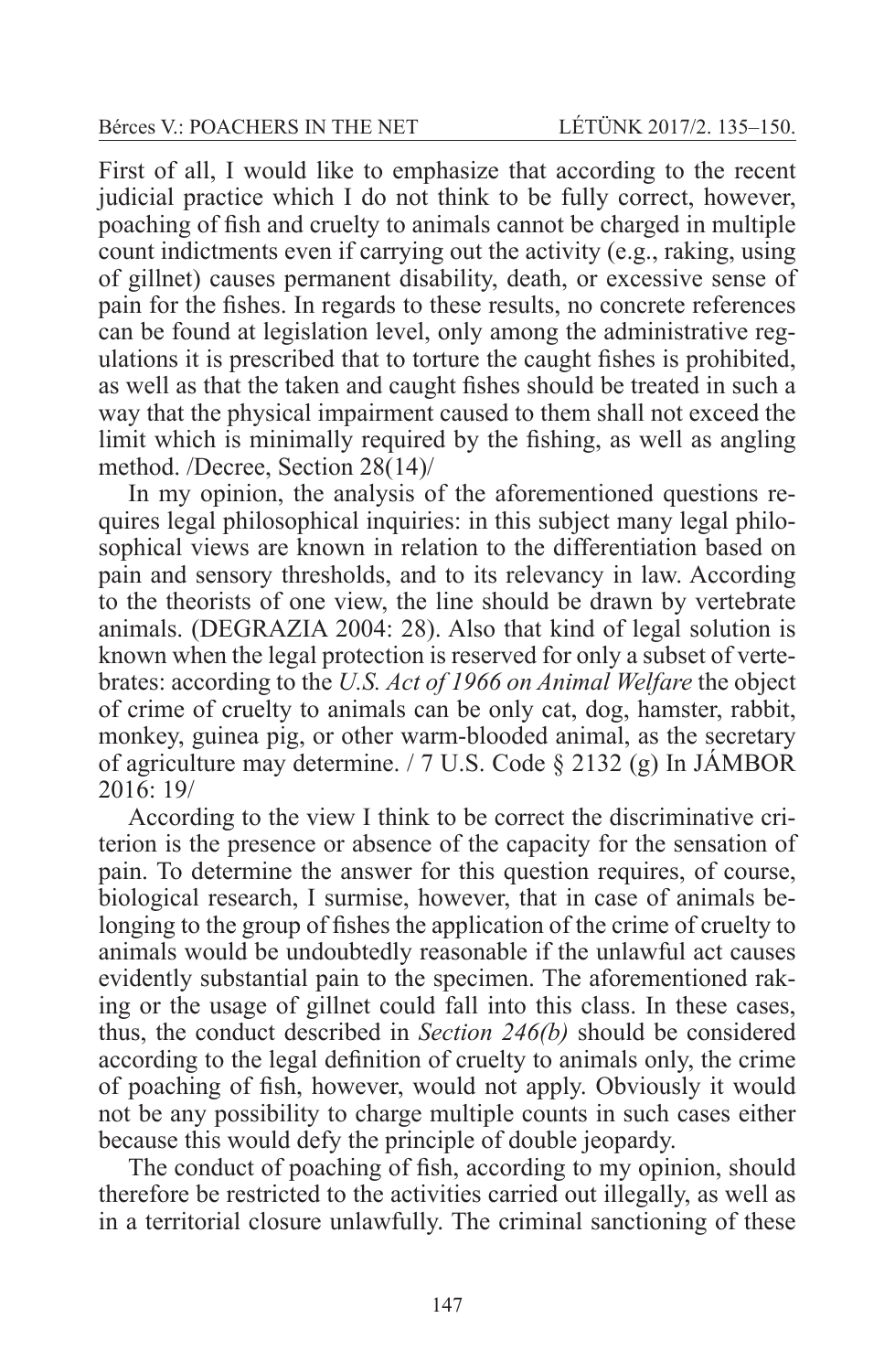conducts is, of course, still necessary from the point of view of both nature protection and fishery management.

Based on the aforementioned considerations, according to the practice I would think to be correct, if the perpetrator carried out the usage of the prohibited tool or method without permission, the conduct would be considered as the multiple count indictment of the crime of cruelty to animals and the crime of poaching of fish as set forth in *Section 246(a)*, carrying out the same activities in territorial closure, however, would be considered as a multiple count indictment of cruelty to animals and poaching of fish as set forth by *Section 246(b)*.

By the same time, however, the judicial practice does not seem to be unequivocal in respect that theft and either paragraph *(a)* or *(b)* can be alleged in a multiple count indictment (EBH 2015. B. 24.).

In a case in Hungary, the court sentenced the defendant fishing with prohibited fishing tool for misdemeanor of accomplice in theft and misdemeanor of poaching fish to prison without suspension. /Judgment 8.B.133/2012/17 of the District Court of Szarvas, Judgement Bf.340/2013/5 of the Regional Court of Gyula. In HÁGER 2006: 37/

The imposition of this charge might presumably have adhered to the criminal record and other personal circumstances of the perpetrator too, the severity of the retribution, however, could well be considered as a 'precedent.' Above this, according to my view, the multiple count indictment of poaching of fish, theft, and the criminal offenses with explosives or blasting agents will be apply to the commitment if the perpetrator carries out catching fish as described in *Section 246(b)* with the aid of explosive or blasting agent and takes the surfaced carcasses of fishes illegally.

Poaching of fish regularly turns up as the underlying offense in crime groupings. Based on this, the activity of that person who, for financial gain or advantage, buys the fish caught and unlawfully taken by fish poachers is considered as fencing. In regards to the determination of criminal liability it is vital that the *mens rea* of the perpetrator shall encompass the unlawful killing, as well as illegal taking of the game. The court is expected to draw its conclusion by considering all circumstances of the case (e.g., the place and time of trading, the way and extent of compensation, etc.).

 Also conducts involving the violation of anti-money laundering provisions turn up at the level of crime groupings. The activity of that person who converts or transfers, or uses in business activity, any asset originating from a criminal offense, punishable by prison, and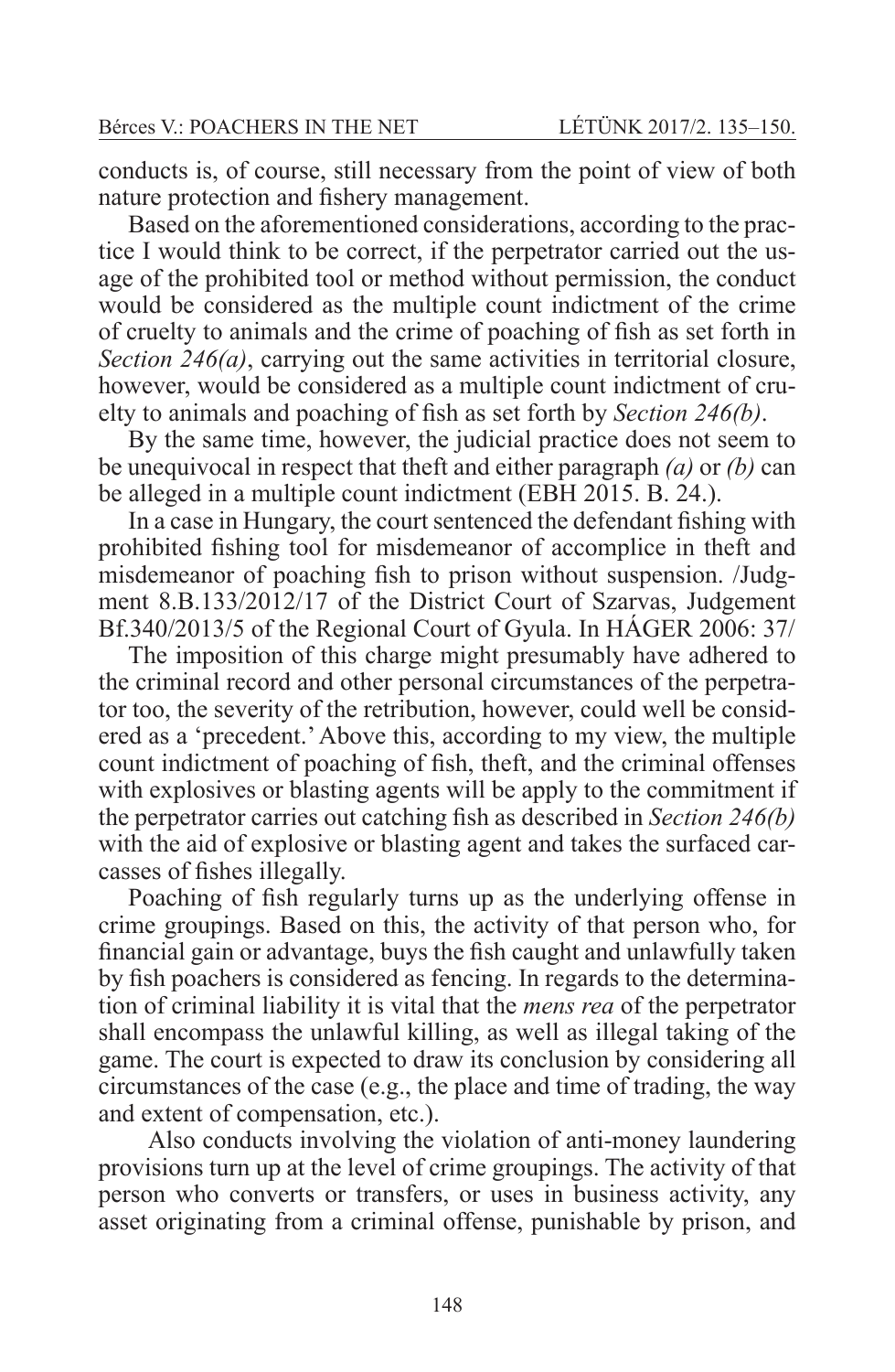committed by another person, in order to conceal its origin, is considered as such. According to Elek, "the business activity can be running a restaurant too. In that case if the fish is used in course of this activity in order to conceal its origin, the definition of money laundering can apply to it" (ELEK 2009: 13).

# CLOSING REMARKS

The new Criminal Code – unreasonably – 'devalued' the importance of legal protection of fishes. An important sign of this tendency is the likely discriminative distinction drawn between poaching of game and poaching of fish: the former Criminal Code (Act IV of 1978) regulated the conducts of fish poaching and game poaching together as one misdemeanor punished with the same punishment. The recent code defines poaching of game as a felony, punishable with maximum three years in prison, when poaching of fish is still a misdemeanor with the maximum penalty of two years in prison.

The other fundamental problem is the concurrency of cruelty to animals and poaching of fish by prohibited tools or methods, as defined in *Section 246(b)*, and the unclear relationship between the legal interests defended by these regulations. For it is not clear whether the legislator created the latter phrase in respect to the exceptional sensation of pain in the animals or the damaging effects caused to nature in such circumstances. This regulation is not unequivocal in respect to the determination of multiple counts either, or in relation to the principle of double jeopardy.

In regards to illegal fishing control exercised by the authorities, in this field creating a coordinating platform between the NFCSO and the National Fish Guard Service in 2015 is doubtlessly a progressive step which, due to its skilled personnel, in the close future is likely to turn out to be an efficient mechanism in filtering out the violations of laws damaging fish stock. For the sake of prevention and redistribution, upholding the possibility for charging on-the-spot fines, raising the limit for fines, as well as exercising regular and *ad hoc* control by the authorities could serve as a solution in all cases.

Illegal angling has to be handled from illegal fishing separately. The former one could bear touristic relevancies too which first of all, according to my view, could be mended by application of, so to speak, 'marketing instruments.' Angling competitions organized by local